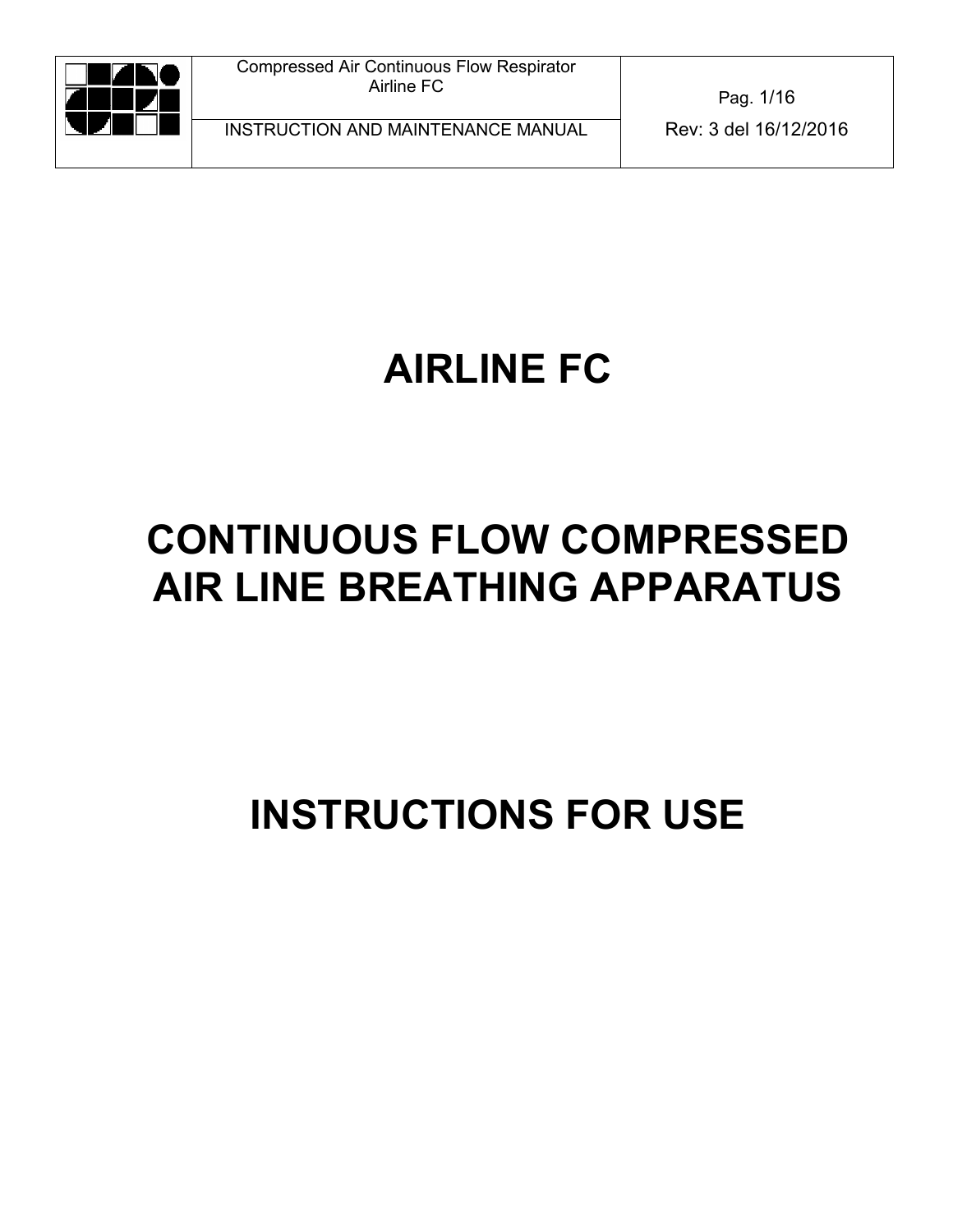

# **INDEX**

| 1 <sub>1</sub> |                                             |  |
|----------------|---------------------------------------------|--|
| 2.             | GENERAL DESCRIPTION OF BREATHING APPARATUS4 |  |
| 2.             | GENERAL DESCRIPTION OF BREATHING APPARATUS4 |  |
| 3.             |                                             |  |
| 4.             |                                             |  |
| 5.             |                                             |  |
| 6.             |                                             |  |
| 7.             |                                             |  |
| 8.             |                                             |  |
| 9.             |                                             |  |
|                |                                             |  |
|                |                                             |  |
|                |                                             |  |
|                |                                             |  |
|                |                                             |  |

# <span id="page-1-0"></span>**1. INTRODUCTION**

## **WARNING**

The following instructions for use of AIRLINE compressed air line breathing apparatus have been compiled to ensure that the protective device performs correctly the duties it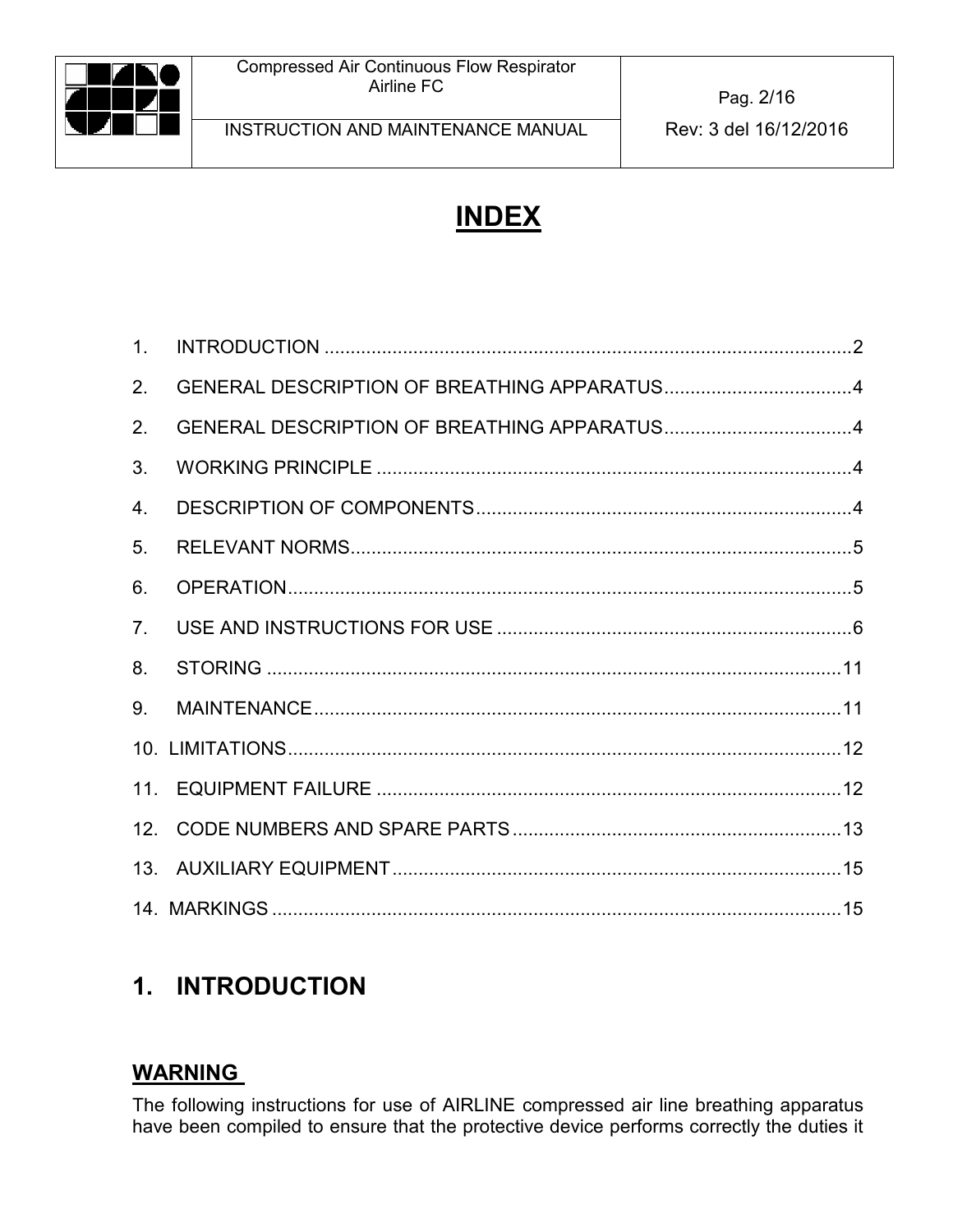

Pag. 3/16

was designed for and to avoid the risks associated with misuse or faulty operation. The manual should therefore be read by all personnel entrusted with the use and maintenance of compressed airline breathing apparatuses. The personal protective devices will grant the performances described in this manual only if properly used and maintained as here advised.

The use of AIRLINE presumes the full knowledge and observance of the following instructions for its use.

AIRLINE FC, with and without auxiliary fitting, is CE approved and CE marked on the basis of the EC type examination Certificate issued by ITALCERT – Viale Sarca, 336 – 20126 Milano (Notified Body **0426**), who carried out tests according to the European Norm EN 14594:2005.

Production surveillance of the PPE according to the art. 11B of the EEC Directive 89/686/EEC, is also carried out by ITALCERT.

**In no event shall D.P.I. s.r.l. be liable for any damage connected to improper use of AIRLINE, maintenance procedures not made in accordance with this manual or carried out by untrained personnel, fitting of spare parts not supplied by D.P.I. and use of the protective device in a configuration other than that it was approved for.**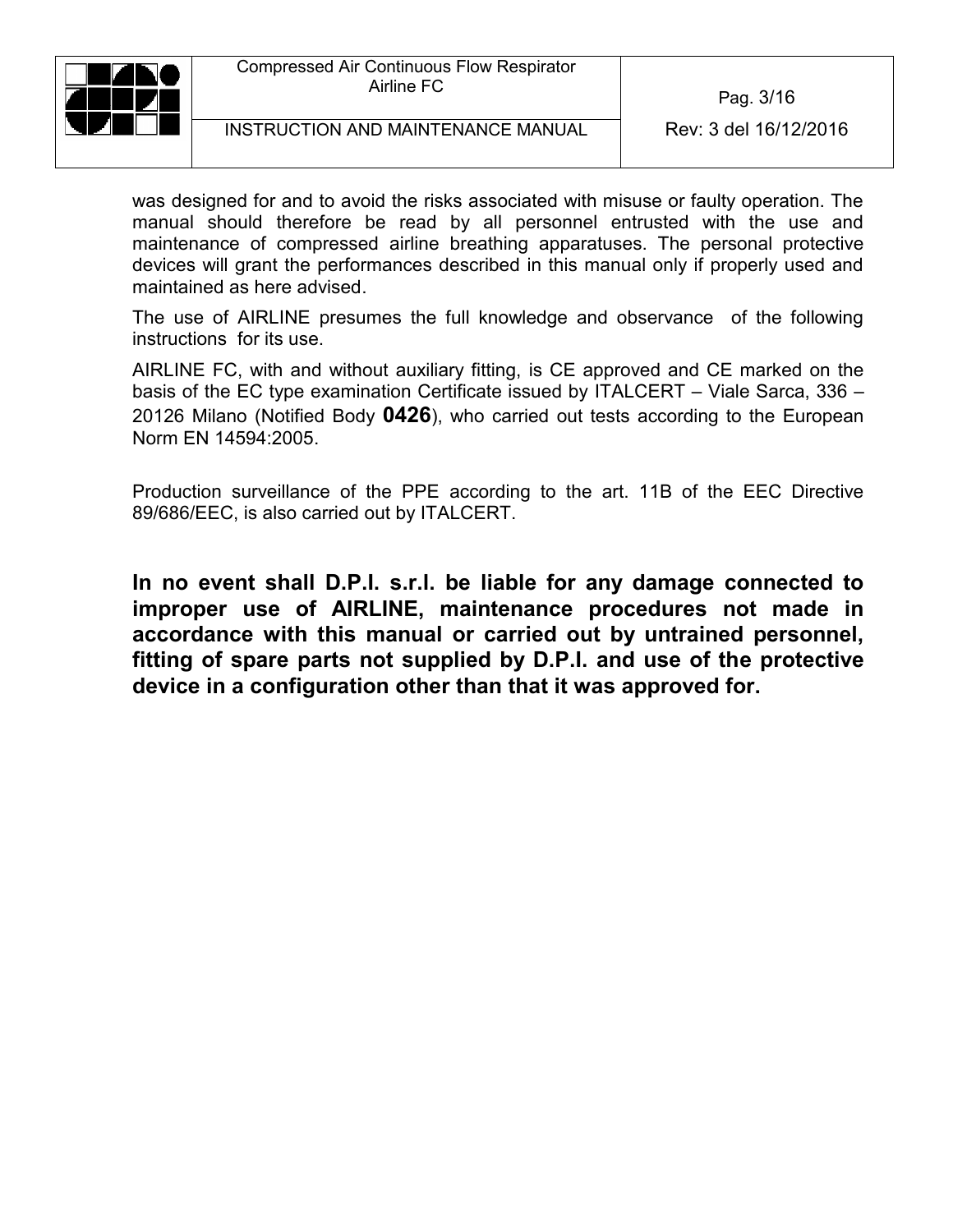

Pag. 4/16

INSTRUCTION AND MAINTENANCE MANUAL Rev: 3 del 16/12/2016

## <span id="page-3-0"></span>**2. GENERAL DESCRIPTION OF BREATHING APPARATUS**

Airline, in its various versions, is an open-circuit breathing apparatus completely isolating the operator from the surrounding atmosphere and ensuring full protection even in the most severe operating conditions thanks to the very high Protection Factor of the mask, being part of this device.

This protective device was designed and manufactured so to ensure features and performances in compliance with the classification 4B of EN 14594. It means that after being submitted to the tests defined by the above mentioned Norm and according to the test conditions fixed therein, this device is capable of granting a maximum inward leakage below 0,05% and the highest mechanical resistance.

## <span id="page-3-1"></span>**3. WORKING PRINCIPLE**

The compressed air is drawn to the wearer through a medium-pressure rubber hose linked to a permanently installed air line system, a breathable air compressor or a set of high capacity cylinders. The air supply is delivered by a continuous-flow air supply valve, which if adjusted on high capacity levels, can assure a very high air flow.

The breathing apparatus can be used with gas masks like SELECTA standard, SFERA standard.

The exhaled air is expelled through one or more exhalation valves placed on the facepiece, which also allows an easy drainage of any condensation which may form.

## <span id="page-3-2"></span>**4. DESCRIPTION OF COMPONENTS**

The breathing apparatus AIRLINE is supplied in the continuous air flow version (F.C.).

This model can be fitted with an auxiliary outlet for the supplying of a small pneumatic tool with a maximum air consumption of 110 l/min and working at a highest pressure of 8 bar.

This breathing apparatus consists of the following components:

 **Air supply valve***,* made of metallic material with plastic knob and connections made of plastic and metal. It can be linked to medium-pressure air supplies (min. pressure 5 bar – max. pressure 8 bar) and can supply a continuous minimum air flow of 160 l/m by means of a knob (with fully closed position and medium pressure of 5bar). This equipment is fitted with a locking system avoiding the loss of regulation set by the operator. Connection to the rubber air hose is by means of a quick-release coupling, which is mounted on the air supply valve, and of a self-closing valve.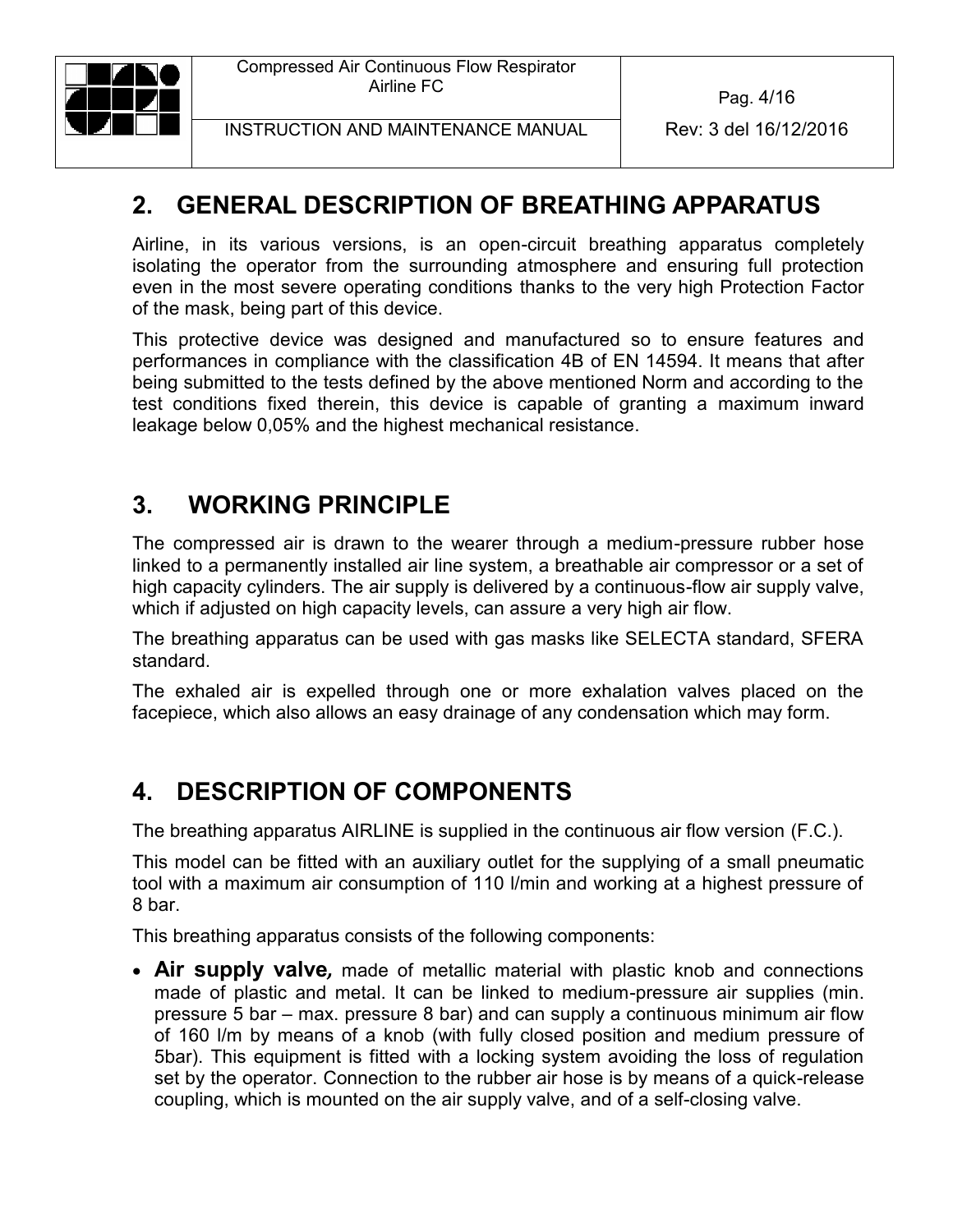

- **Corrugated rubber hose**, linking the air supply valve to the protection device through a threaded connection complying with EN 148/1. The hose is fitted with a pressure relief valve that allows the escape of any excess of air from the air supply valve and directed to the mask.
- **Waist belt***,* made of synthetic fiber, with quick-release metallic buckle. It allows the quick and safe donning of the device after adjusting it correctly.
- **Warning device** The AIRLINE FC can be equipped with an auxiliary warning device capable of showing an insufficient supply pressure. It is activated when the conditions have reached the minimum air supply at a value of medium-pressure limit  $(5.0 \text{ bar} \pm 0.2)$ . The whistle keeps on sounding even after the pressure has returned to normal. To stop it just press for a while the red button situated on the other side of the whistle. The Airline is equipped with an initial self-test, which runs always when the device is connected to a source of breathing air. Even in this case, to stop it sounding and put it in normal operation status, press briefly the red button which will cause the termination of the whistle, if the air supply is in the correct range of pressure.

According to the operator's needs, the continuous flow apparatus can be used used together with the following protection facepieces:

- a) SELECTA full face mask, equipped with a threaded connection, complying with EN 148/1, and quick adjustable harness.
- b) SFERA full face mask equipped with spherical anti-scratch visor, speech module, threaded connection conforming to EN 148/1 and quick adjustable harness

Along with the AIRLINE FC a flow-meter will be supplied which is to be connected to the corrugated hose before using the device, to check that the respirator is fed with a sufficient air flow, i.e. it must not be lower than the minimum level allowed of 160 l/min.

## <span id="page-4-0"></span>**5. RELEVANT NORMS**

The breathing apparatus AIRLINE conforms to EN 14594 norm.

The face pieces SELECTA and SFERA comply with EN 136 norm.

The breathing apparatus AIRLINE is CE marked according to the European Directive 89/686/EEC and following amendments.

## <span id="page-4-1"></span>**6. OPERATION**

The 5-8 Bar compressed air coming from an airline supply system, an air compressor or from high capacity cylinders, gets to the air supply valve through a medium-pressure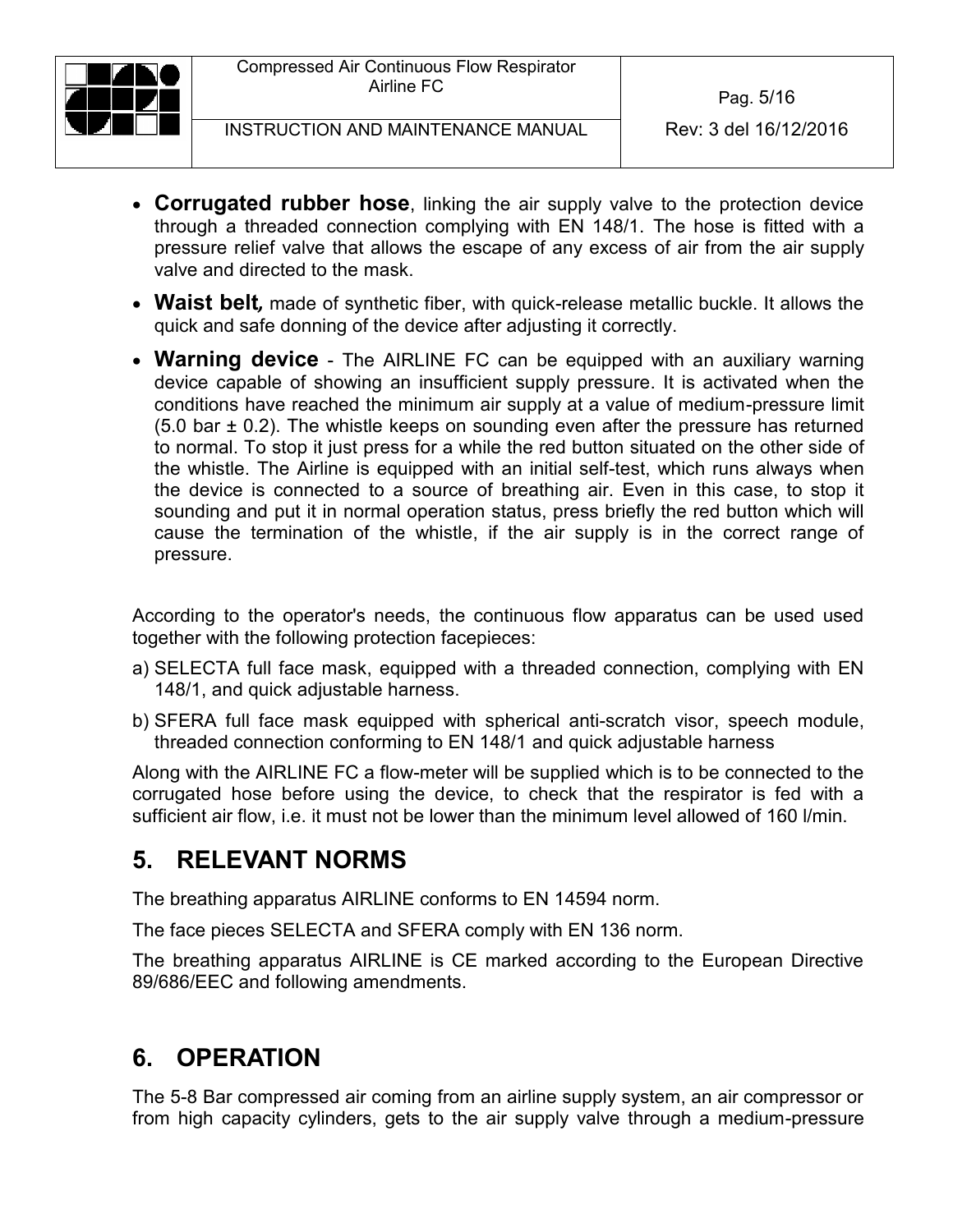

INSTRUCTION AND MAINTENANCE MANUAL Rev: 3 del 16/12/2016

rubber hose. The device, correctly attached around the waist, provides a continuous minimum air flow of 160 l/m ("closed" position) that can be increased to a flow that allows a breathing cycle of 40x2, 5 (corresponding to an average consumption of 100 liters per minute), while maintaining a minimum pressure in the mask usually greater than zero ("completely open" position). Through the corrugated supplying hose the air gets to the mask.

## <span id="page-5-0"></span>**7. USE AND INSTRUCTIONS FOR USE**

The breathing apparatus AIRLINE must be used during operations which are carried out in polluted atmosphere in case the following conditions occur:

- When the concentrations/type of the toxic substances present in the atmosphere are unknown;
- When you are not sure that the concentration of oxygen in the atmosphere is at least 18%;
- When the type and/or concentration of the toxic substances in the atmosphere make the gas filters effectiveness doubtful or inadequate;
- When the type of operation requires a time length which exceeds the breathing apparatus effective duration.

The compressed-air supply hose forces the wearer to move in a limited range of action and for this reason this kind of breathing apparatus is particularly suitable for longlasting maintenance operations or servicing of fixed plants (spray painting, dusty packaging, etc.).

The air supply pureness must comply with the requirements of EN 12021 at a minimum working pressure of 5 Bar and a maximum working pressure of 8 Bar. Compliance with the above norm, besides allowing the user to breathe clean air, avoids the possibility of icing of the components of the respirator, which might be exposed to such a danger.

In case of use of an air compressor or a permanently installed air line system, always use a cleaning filter which can supply at least 400 l/m at the minimum expected pressure.

When the breathable air is supplied by one or more high-capacity cylinders, every wearer must have an air supply of at least 2.000 liters at his disposal and the supply system must be equipped with an audible warning device.

The operator must use the same supply hose type indicated in this manual, with which the certification tests of this respirator were carried out. The maximum length of the feeding hose has to be 30m and therefore it is not allowed to use multiple sections of hoses, connected so as to have a length greater than 30m.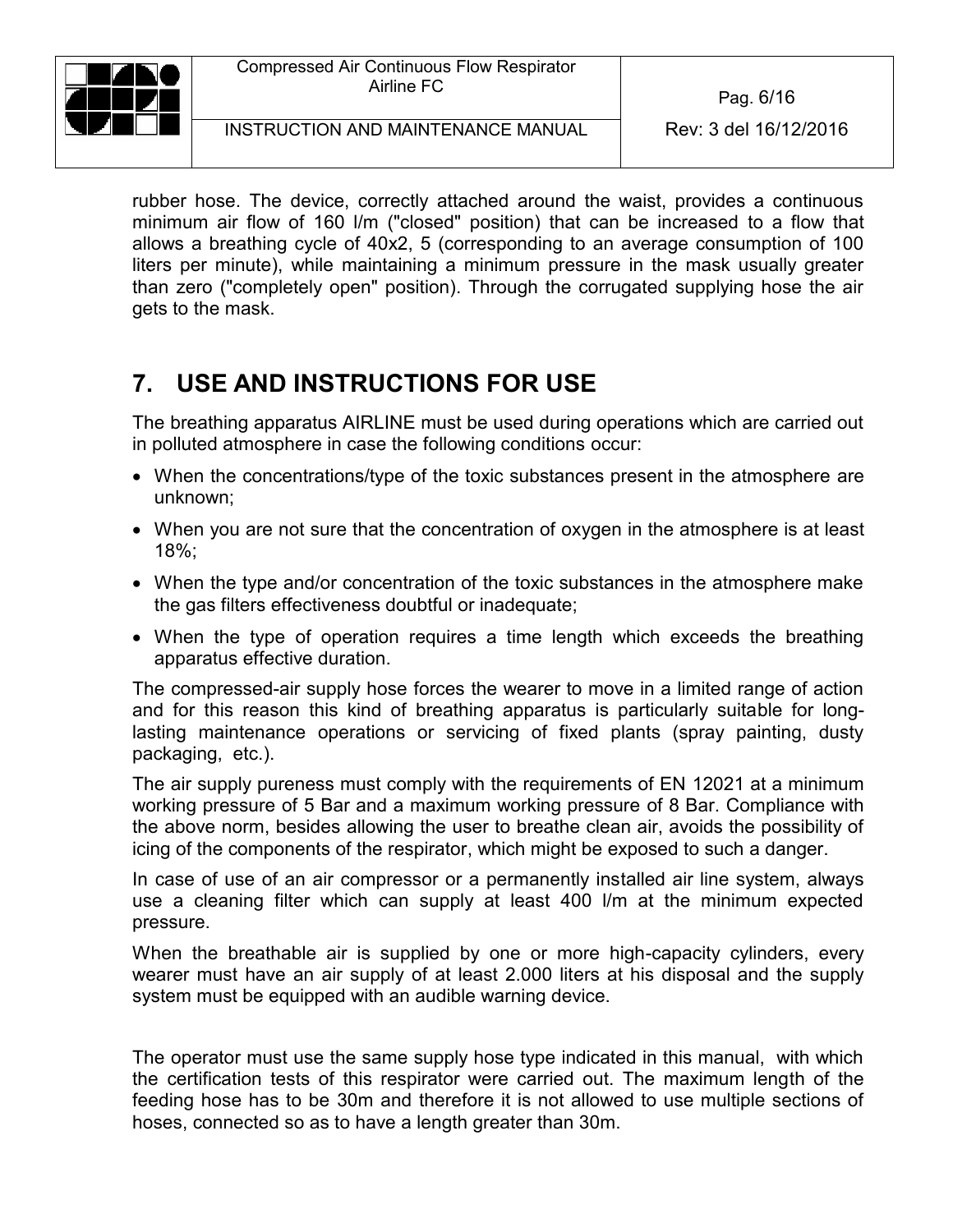Pag. 7/16

INSTRUCTION AND MAINTENANCE MANUAL Rev: 3 del 16/12/2016

When the Airline FC is used at particularly high breathing rhythms, pressure inside the mask may become negative. This condition does neither affect protection from external toxic agents, due to the high protection factor of the mask, nor the breathing comfort.

If the device is powered by a mobile supply system, this must comply with all applicable requirements of standard EN 14594 and with the technical features as described in this manual, i.e. pressure, air flow, autonomy and quality of supplied air.

We recommend however the use of an auxiliary warning device that informs the user in case the feeding pressure falls below the projected value.

In the presence of highly toxic atmospheres, it is recommended to use positive pressure breathing devices, having an even higher protection factor, also because at very high respiratory rates, continuous flow breathing apparatuses are not capable of maintaining a positive pressure inside the mask.

Before using an Airline FC it must be carefully evaluated the risk level in the working environment so to detect any possibility of hazardous connections of the breathing device to sources other than breathing air, e.g. Nitrox etc.

When using facepieces (SELECTA, SFERA) together with an AIRLINE FC, instructions for use related to each one must be carefully read.

**WARNING: The device has to be used only by trained personnel.** 

## **BEFORE USE**

### **Preliminary operations**

**Warning** Before connecting the Airline FC to the feeding source, make sure that the supplied air is breathable.

Check the air supply working pressure and discharge the possible mist collected in the airline filters. It is advisable that the filtering property of the air purifier, placed before the supply outlet, be checked; however, the supplied air must be dry and odourless according to EN 12021. If necessary, remove the internal components of the air purifier and replace them with similar materials which will grant an adequate filtration for a longer period, depending of course on the purity of the feeding air.

Therefore it is advisable to carry out a pre-filtration of the air in the air line supply system, even if rough, and to use air compressors in good general conditions. If the air supply comes from high capacity cylinders, make sure that the pressure reducer is working properly and adjust the medium pressure calibration at 8 Bar.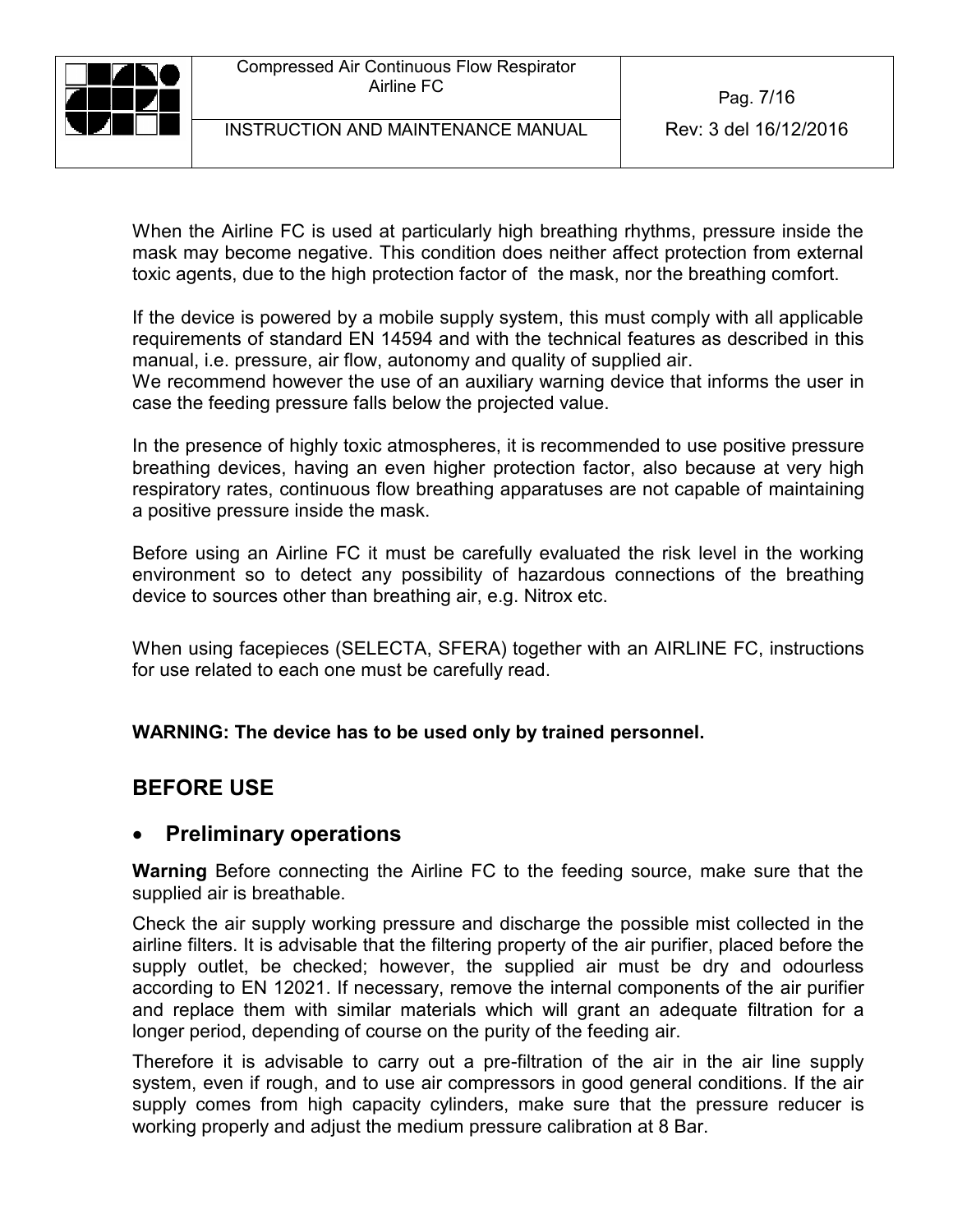

### **Functional test**

Connect the equipment to the breathable air supply intake by means of the quick couplings fitted on the medium pressure hose.

Once the air supply valve is closed by turning it counterclockwise, the passage of the air at the minimum flow rate (at least 160 l / min.) will be clearly audible through a noise emitted by the valve. By screwing the knob (clockwise), it will be immediately noted by the operator a proportional increase of the air flow which will get to the maximum flow usually granted at the medium pressure supplied by the feeding source. To verify that the air supply valve with fully closed position is supplying a rate of air of at least 160 l / min. proceed as follows:

- 1. Place the air supply valve on the fully closed position (minimum flow)
- 2. Insert the bottom of the flow meter (with the cone of the float positioned downwards) in the end of the corrugated hose which goes to the plastic connector of the mask;
- 3. Keep the flow meter in an upright position without blocking the side slits with your fingers;
- 4. Verify that the upper part of the float is maintained above the white reference indicated on the same flow meter.

### **Check of the warning device**

This check has to be carried out only when the air is supplied by one or more high capacity cylinders.

The pressure reducer must be equipped with an acoustic warning device which activates when pressure inside the cylinder reduces to 55 bar. The check is carried out by opening the cylinder valve and by firmly closing it after a few seconds. Pressure gauge must show a pressure inside the cylinder of 200 bar and the reduced one resulting from the adjustment of the pressure reducer at 8 bar.

As soon as the operator is hearing the warning signal, he must stop the intervention and immediately leave the contaminated area or he must refill the cylinders if he is going to keep on working.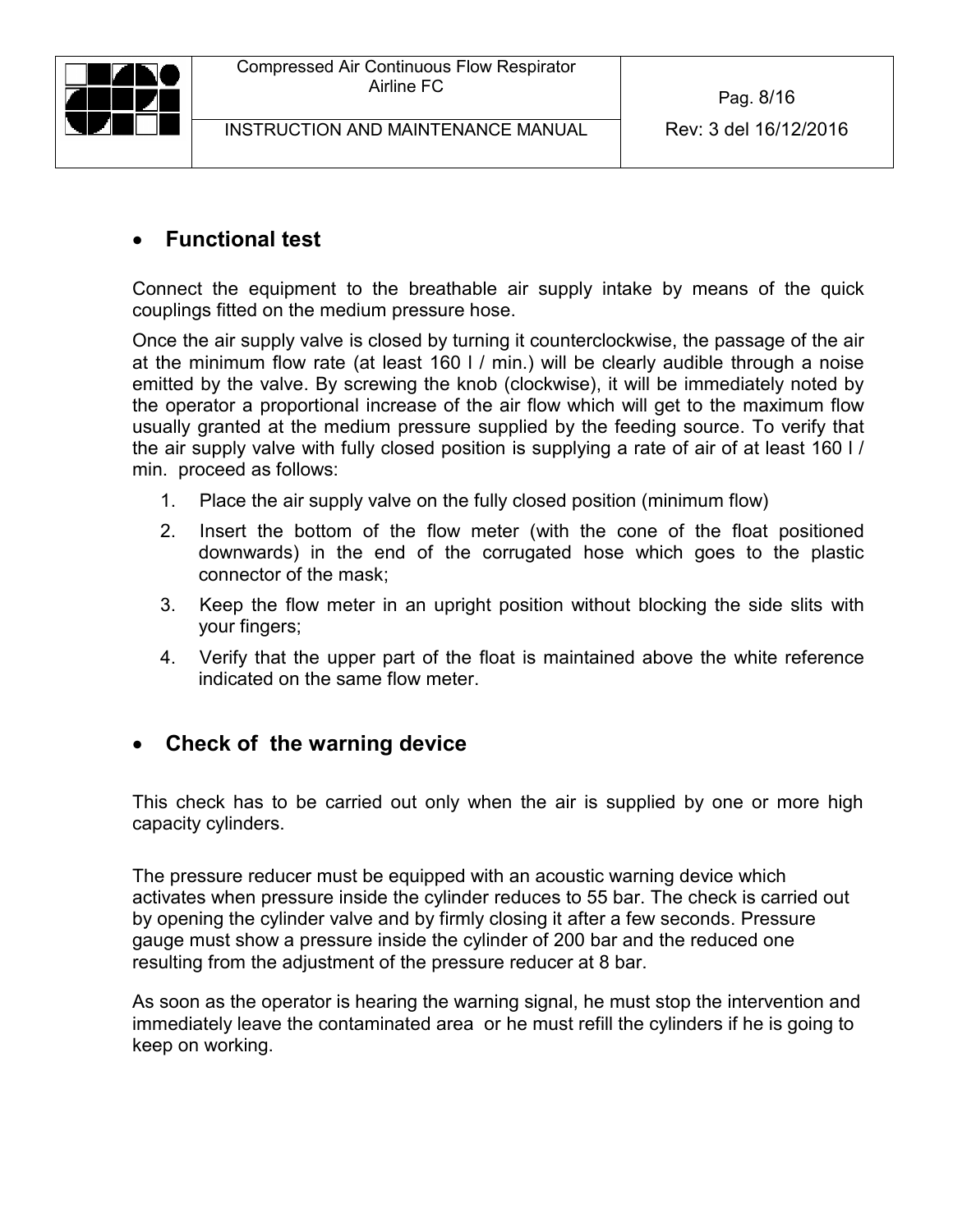

#### **Donning**

Before using the AIRLINE FC, the operator must check the following preliminary operations with the respirator device connected to the air source:

- 1. Do on the mask by following the instructions described in the instruction manual;
- 2. Connect the corrugated hose to the mask and firmly tighten it.
- 3. Set the air supply at an air flow which allows a comfortable breathing, by turning the knob of the air regulator until the best setting is reached, then push it downwards until a click is audible. This means the knob is now maintaining the correct setting**.**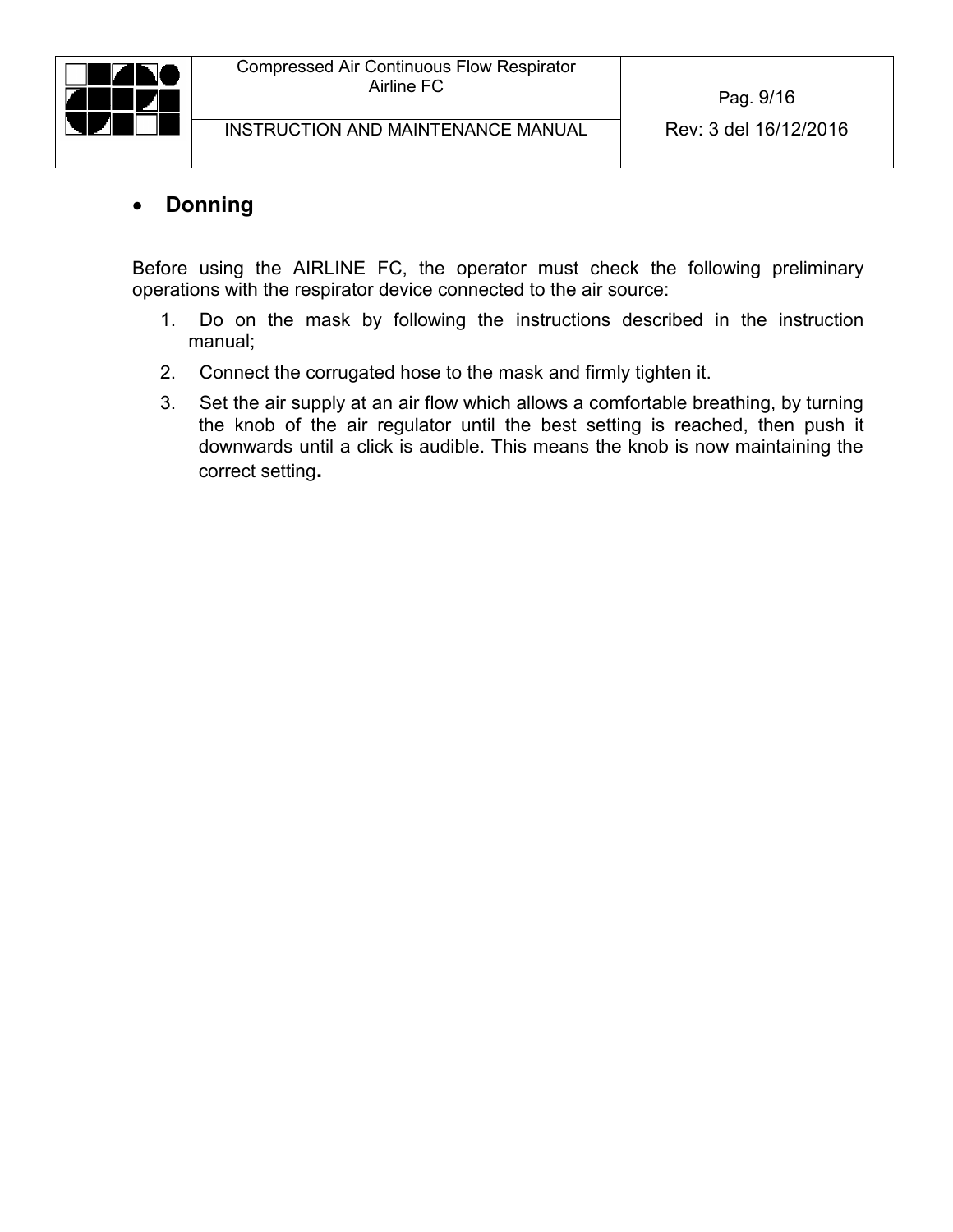

Pag. 10/16

## **USE**

Provided that the operator has carefully carried out all the instructions given in the above paragraphs, he is now fully equipped for carrying out operations with a breathing apparatus granting him a safe and natural respiration even for a long working time. It is advisable to bear in mind the following precautions:

- Limit the air consumption to the minimum essential quantity. In case of airflow reduction during the use of the apparatus, check the air pressure. If a pressure lowering is felt, stop operating and wait for the correct value to be restored. This information will automatically appear in case the respirator is equipped with an auxiliary warning device described at # 4.
- If the upper respiratory tract is too dry, the operator should try to reduce the air flow and if this still felt stop operating momentarily
- Reduce the air flows in case of eye trouble
- Leave the polluted area immediately when the warning device starts sounding or when the air flow is suddenly too low or when the minimum flow acoustic device, if present, starts sounding

## **CLEANING AND DISINFECTION**

The protection device (mask or half mask) must be cleaned and disinfected after each use or if there are reasons to suspect that it has been contaminated during action or if it has been used by another operator.

The exhalation valve assemblies and the half mask can be detached from the facepiece before cleaning.

Washing: Immerse the rubber components in a lukewarm solution of neutral soap) and water (or cleaning solution – item no. 4437.0370), scrub vigorously and rinse thoroughly in lukewarm water. Hang up to dry in the open air and away from any source of radiant heat.

Disinfecting: Disinfect the rubber components after washing them (use only the authorized disinfectant – item no.4437.0360 )

Finally rinse under running water and dry as above indicated. Specific ultrasonic equipment for cleaning and disinfecting can be also used.

The frequency of the cleaning and disinfecting procedures for all other components of the device is to be set according to the the type of toxic substances it has been exposed to and to the contamination level.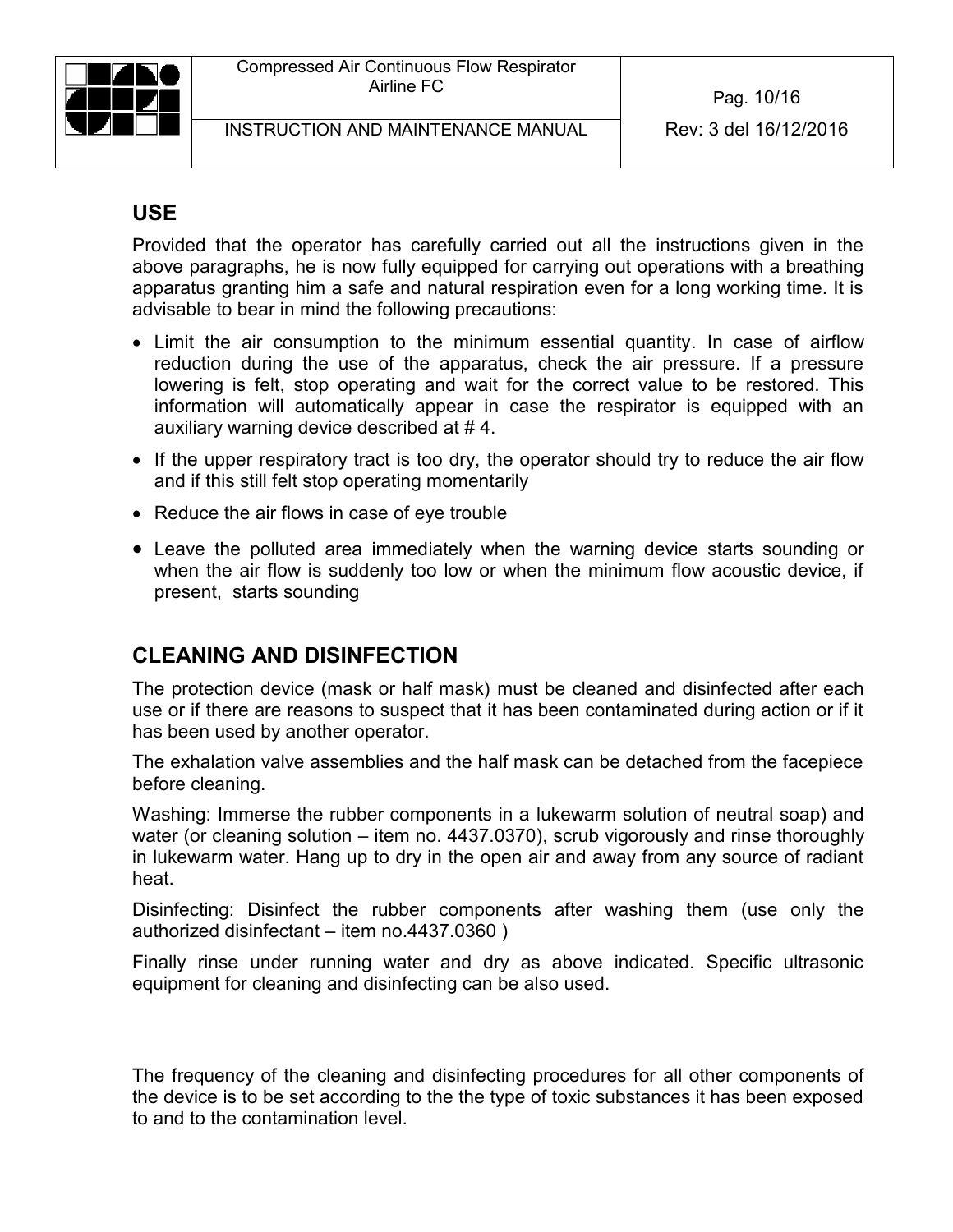

Pag. 11/16

# <span id="page-10-0"></span>**8. STORING**

Before storing the apparatus, carry out the procedures as described before; keep the equipment in a cool, dry place protected from any source of radiant heat, light and dust at a temperature between -30°C and + 60°C . The rubber hoses must not be bended in order to avoid distortion.

# <span id="page-10-1"></span>**9. MAINTENANCE**

The tests as above specified have to be carried out each time the apparatus is used. If test results indicate different values than above stated and are not ensuring that the device is operating correctly and is ready for use, the apparatus should be fully serviced. Maintenance must be carried out by skilled, properly trained and authorized personnel. Moreover, in all cases by which the breathing apparatus is not used for long time, it is recommended that the above tests are carried out at intervals of at least six months.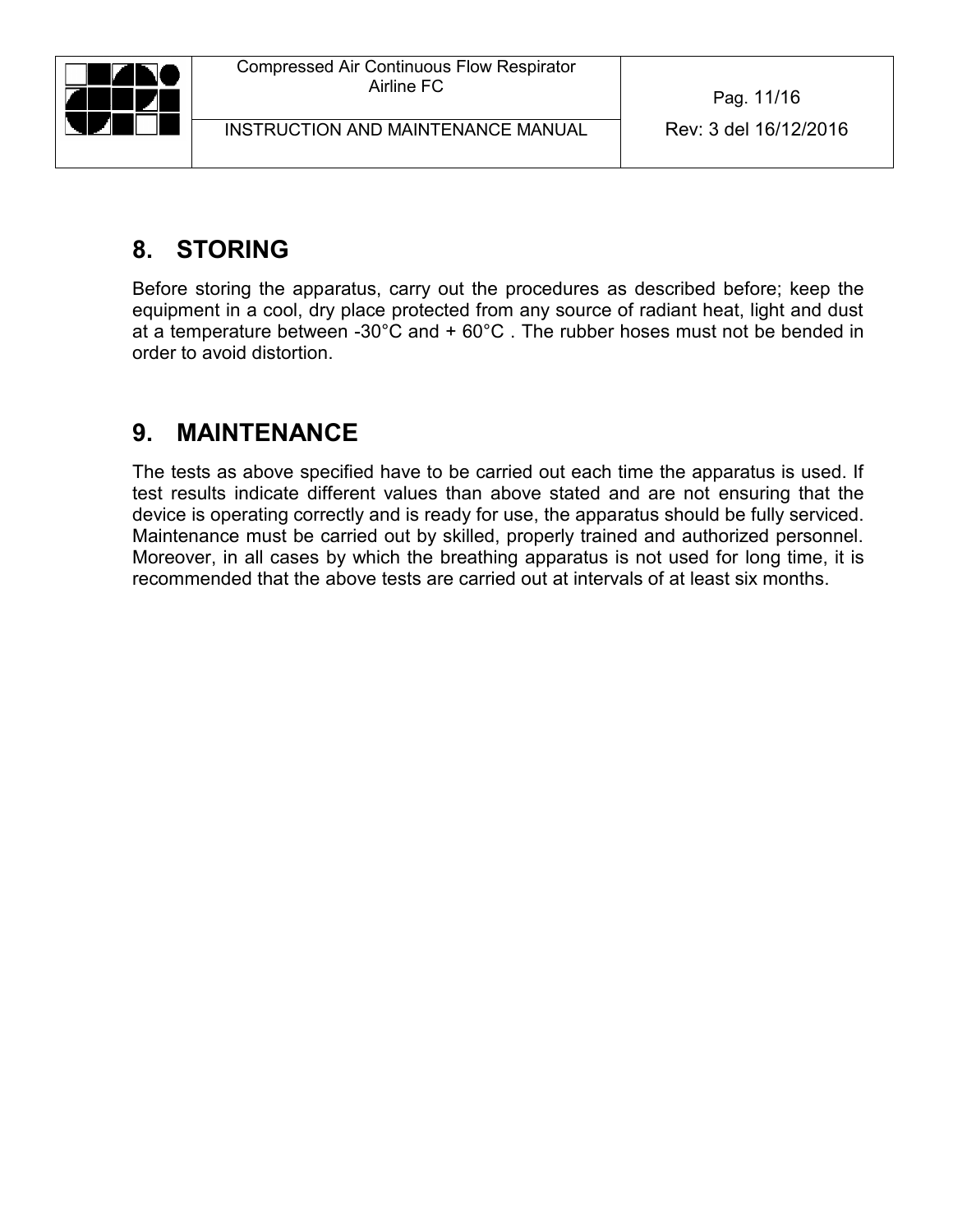

#### MAINTENANCE AND INSPECTION SCHEDULE FOR BREATHING APPARATUS COMPONENTS

| Component                    | <b>Operation</b>                                           | <b>Before</b><br>each use | <b>After</b><br>each use | <b>Every</b><br>week | <b>Every</b><br>6<br>months | <b>Every</b><br>year | <b>Every</b><br>6<br>years |
|------------------------------|------------------------------------------------------------|---------------------------|--------------------------|----------------------|-----------------------------|----------------------|----------------------------|
| Facepieces                   | Refer to the<br>related<br>manuals                         |                           |                          |                      |                             |                      |                            |
| complete<br><b>AIRLINE</b>   | Cleaning                                                   |                           | X                        |                      |                             | X                    |                            |
| device                       | functional test                                            |                           | X                        |                      | X                           |                      |                            |
|                              | operational<br>check                                       | X                         |                          |                      |                             |                      |                            |
|                              | General<br>maintenance                                     |                           |                          |                      |                             |                      | X                          |
| Continuous<br>air flow valve | Functional<br>test                                         | X                         |                          |                      |                             |                      |                            |
| Compressed<br>air filter     | Replacement<br>Before exhausting<br>of filter<br>cartridge |                           |                          |                      |                             |                      |                            |

## <span id="page-11-0"></span>**10. LIMITATIONS**

The Airline FC must not be used with oxygen mixtures or oxygen enriched air.

This device has no antistatic features. Therefore it is not suitable to be used in potentially explosive atmospheres. Furthermore it was neither been approved for use in places with high inflammability risk nor for use in touch with high temperature sources

The device, thogh water proof, it has not designed for diving purposes.

## <span id="page-11-1"></span>**11. EQUIPMENT FAILURE**

Since the health and physical wellbeing of the operator at work depends on the correct operation of the AIRLINE FC device, it is essential to carefully follow the instructions for use and maintenance given in this manual.

Any damage, leakage or blocking must be readily checked by personnel, duly trained and qualified by the manufacturer.

However, a general overhaul must be carried out at least once every two years.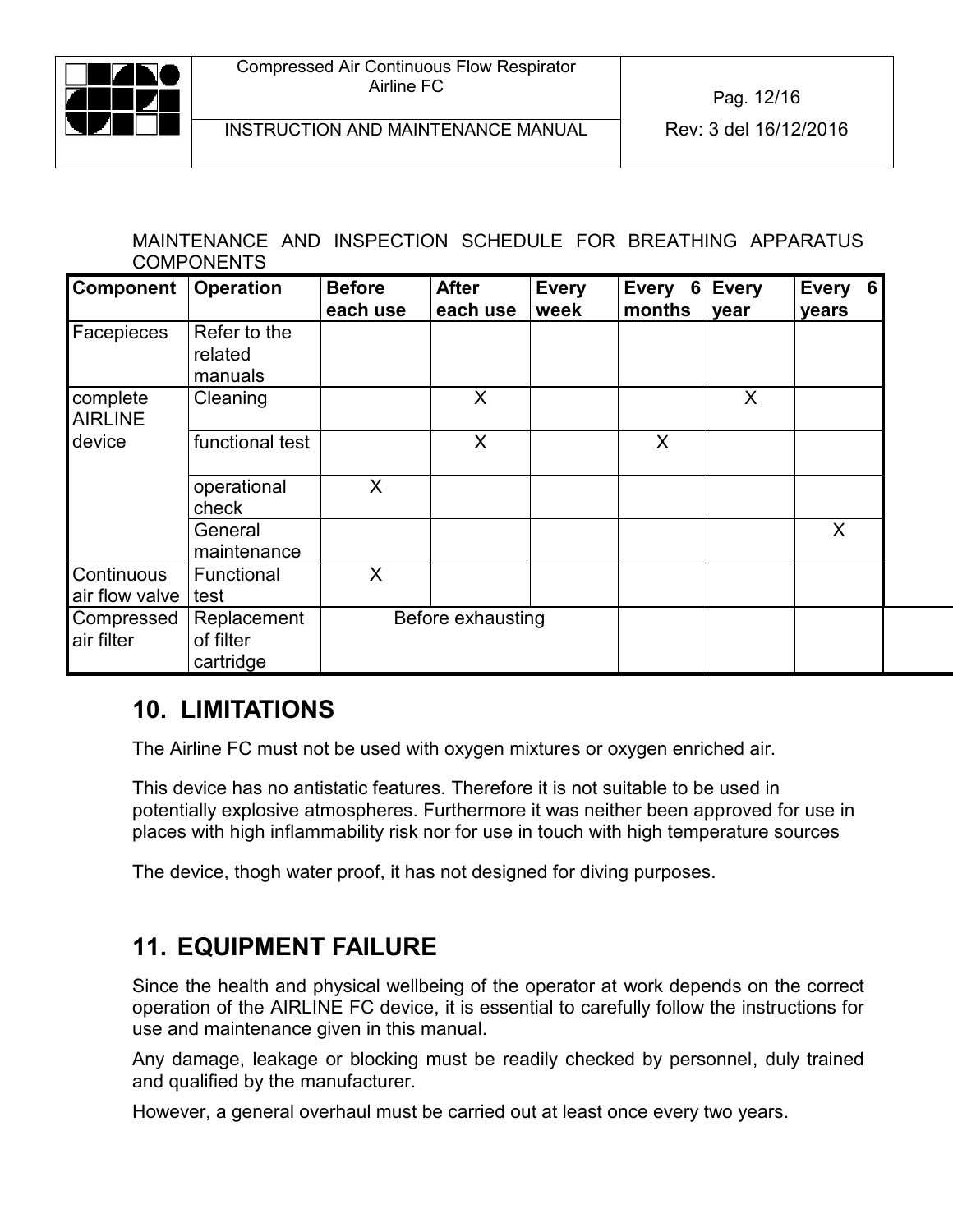# <span id="page-12-0"></span>**12. CODE NUMBERS AND SPARE PARTS**

Repair and replacement must be carried out only using original spare parts.

The complete disassembling of the apparatus components is to carrying out by personnel, properly equipped and trained to operate and calibrate the device.

In order to make these procedures and the purchase of spare parts easier, use in any case the following item nos., indicating for every spare part the code number of the kit which includes it. The manufacturer will not accept liability for the devices repaired by not qualified personnel.

| <b>Description</b>                                          | Reference number |
|-------------------------------------------------------------|------------------|
| AIRLINE F.C. without auxiliary plug                         | 43442050         |
| AIRLINE F.C. with auxiliary plug                            | 43442051         |
| AIRLINE F.C. without auxiliary plug with<br>acoustic device | 43442054         |
| AIRLINE F.C. with auxiliary plug, with<br>acoustic device   | 43442055         |
| Feeding hose complete with fittings (length<br>15 meters)   | 43430020         |
| Feeding hose complete with fittings (length<br>30 meters)   | 43430969         |

#### **ARTICLE REFERENCE NUMBERS**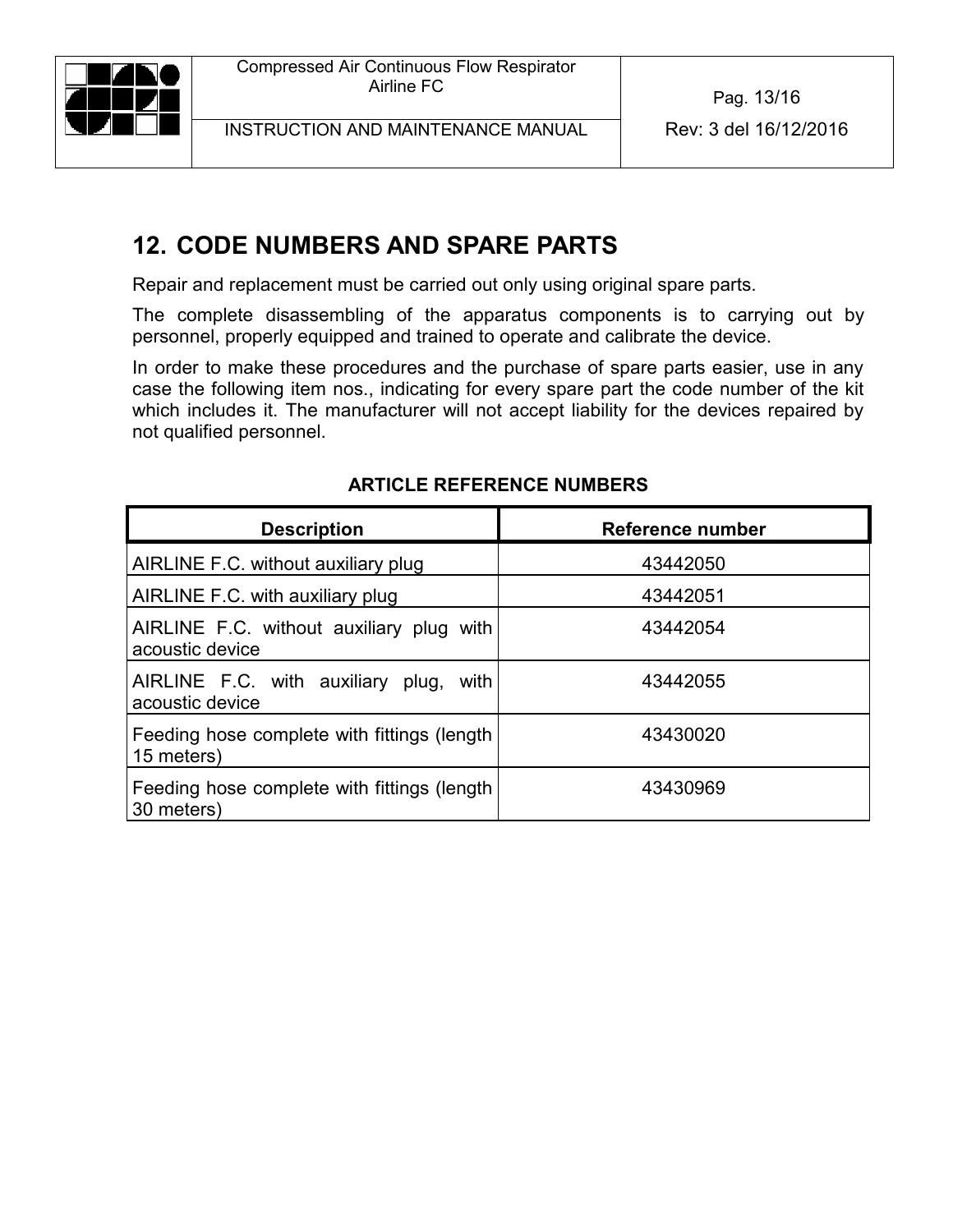

#### **SPARE PARTS (See drawing of AIRLINE C.F. without auxiliary plug)**

| <b>Detail</b><br>number | <b>Reference</b><br>number | <b>Description</b>                                         | No. of<br>pieces |
|-------------------------|----------------------------|------------------------------------------------------------|------------------|
| 1                       | 43442200                   | Continuous flow air supply valve without auxiliary<br>plug | l piece          |
| 2                       | 43442201                   | Corrugated hose w/"T" and Airline threaded<br>connector    | 1 piece          |
| 3                       | 43442202                   | Airline SVP valve                                          | piece            |
| 4                       | 43430803                   | Flame resistant belt with metallic buckle                  | piece            |

#### **SPARE PARTS (see drawing of AIRLINE C.F. with auxiliary plug)**

| <b>Detail</b><br>number | <b>Reference</b><br>number | <b>Description</b>                                      | No. of<br>pieces |
|-------------------------|----------------------------|---------------------------------------------------------|------------------|
|                         | 43442205                   | Continuous flow air supply valve with auxiliary plug    | 1 Piece          |
| $\overline{2}$          | 43442201                   | Corrugated hose w/"T" and Airline threaded<br>connector | 1 Piece          |
| 3                       | 43442202                   | Airline SVP valve                                       | 1 Piece          |
| 4                       | 43430803                   | Flame resistant belt with metallic buckle               | 1 Piece          |
| 6                       | 43431024                   | Valve M1/ CEJN 344-5252                                 | 1 Piece          |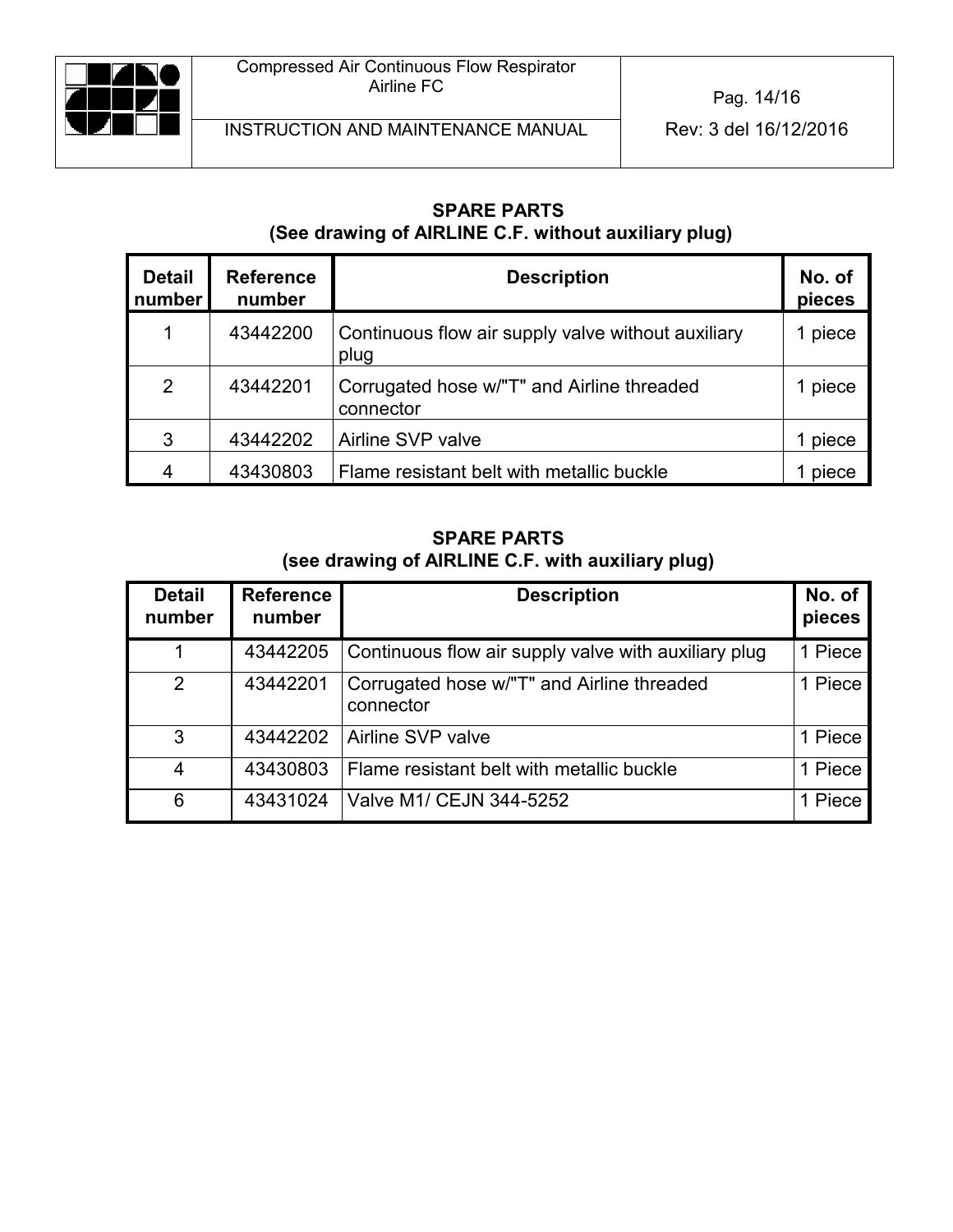

# <span id="page-14-0"></span>**13. AUXILIARY EQUIPMENT**

| <b>IDESCRIPTION</b>                                                                     | <b>ITEM NO.</b>                 |
|-----------------------------------------------------------------------------------------|---------------------------------|
| Airline filter for permanently installed air line system or compressor<br>(max. 12 Bar) | Cod. 43442032                   |
| Spare Filters for Airline purifier                                                      | Cod. 43442033                   |
| Steeled pressure reducer for high-capacity cylinders (max. 200<br>Bar)                  | Cod. 43431055                   |
| <b>Audible</b><br>warning device (to be connected with the pressure<br>reducer)         | Cod. 43430984                   |
| Medium-pressure hose (20 Bar), (8 X 17), length upon request                            | Cod. 43431063<br>Specify length |
| Auxiliary acoustic device (minimum low flow)                                            |                                 |

## <span id="page-14-1"></span>**14. MARKINGS**

#### **On the fixing support of the flow regulator:**

- a) AIRLINE FC: Name of the product;
- b) CE 0426: CE marking and identification no. of the Notified Body, in charge of controlling the production;
- c) EN 14594: reference norm;
- d) CL 4B: product class, according to the above mentioned norm;
- e) 2009: Production year;
- f) ALF xxxx: Serial no. of the product;
- g) D.P.I.: manufacturer's name

#### **On the mask**

See the instruction manual of the mask being part of the device.